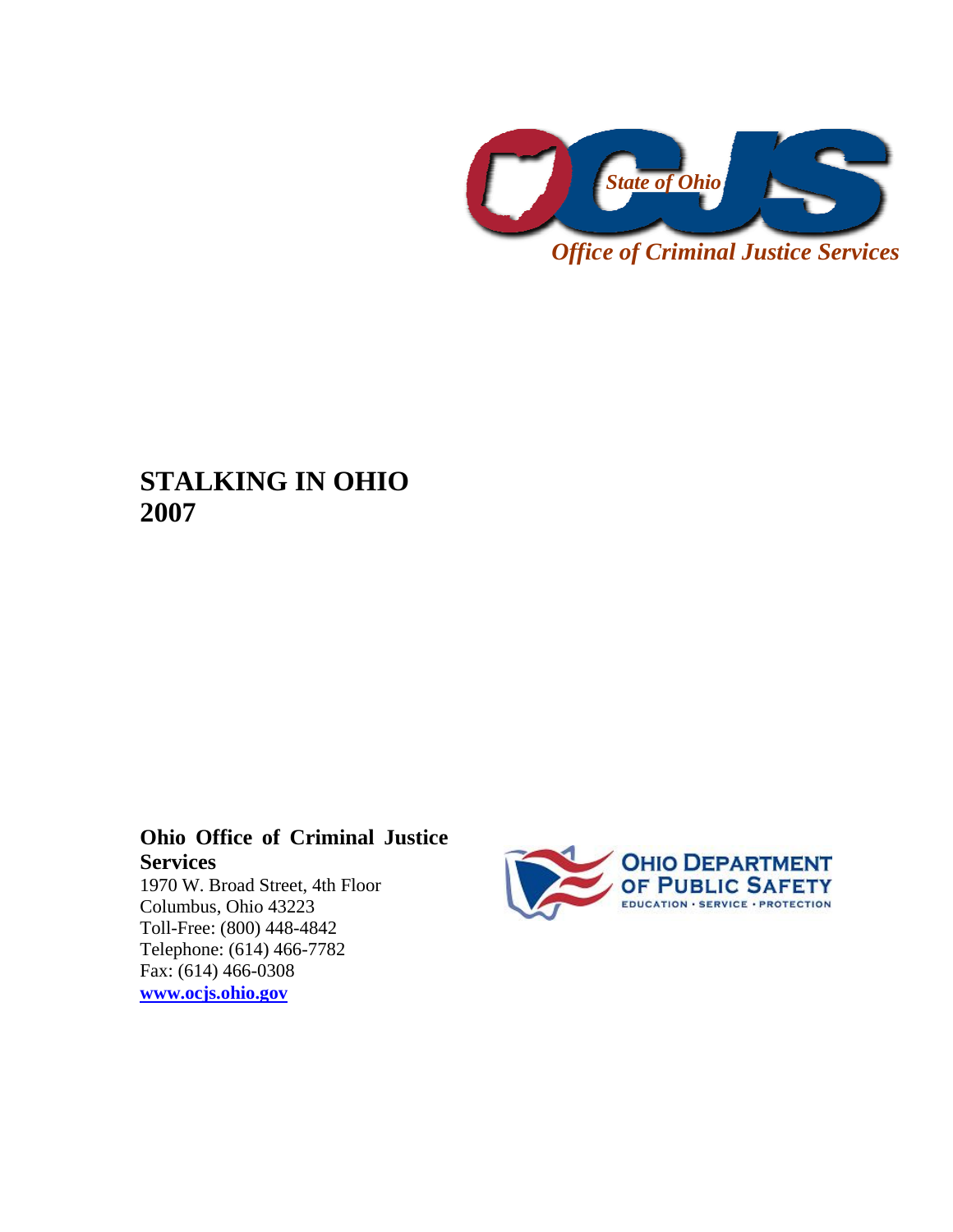## **STALKING IN OHIO**

#### **What is stalking?**

Similar to other states' laws, the Ohio Revised Code statute 2903.211, Menacing by Stalking, characterizes stalking as engaging in a pattern of conduct that knowingly causes a person to believe that he or she will be physically harmed or will endure mental distress. Stalking in and of itself is considered a crime. The victim and the offender do not have to have a relationship or even know each other in order for stalking to occur. It is important to note however that stalking can be masked and charged as other crimes such as criminal trespass, burglary, or domestic violence, especially if the pattern of behavior has not been established for law enforcement. This report details the characteristics of stalking specific to ORC 2903.211.

## **OIBRS data on stalking**

One tool that can be used to examine stalking in Ohio is the Ohio Incident-Based Reporting System (OIBRS). OIBRS is a voluntary crime reporting program in which Ohio law enforcement agencies can submit crime statistics directly to the state and federal government in an automated format. Currently, 480 agencies covering approximately 64 percent of the Ohio population are reporting OIBRS data. The use of OIBRS data allows for detailed information to be obtained on the nature of the offense, the victim, the suspect/arrestee, weapon use, and property involved.

OIBRS data are used in this report on stalking. However, some limitations must be noted.

- Because reporting for Ohio is incomplete, caution should be used in interpreting the findings reported in this paper, as the data may reflect more the composition of the OIBRS-reporting jurisdictions than the composition of the state as a whole.
- Because the number of agencies submitting OIBRS data increases yearly, no annual comparisons can be made with the data.
- Not all victims choose to report incidents of stalking to law enforcement. Thus, what is reflected in this document are only those incidents that have been reported to police.
- Incidents are often reported that contain missing information (e.g., demographic information) on the victim, the suspect, or the victim-suspect relationship. In this report, statistics are only provided for those instances in which complete information is available.

Readers are cautioned against using the statistics contained in this report as a basis of comparison with other states or other years of data.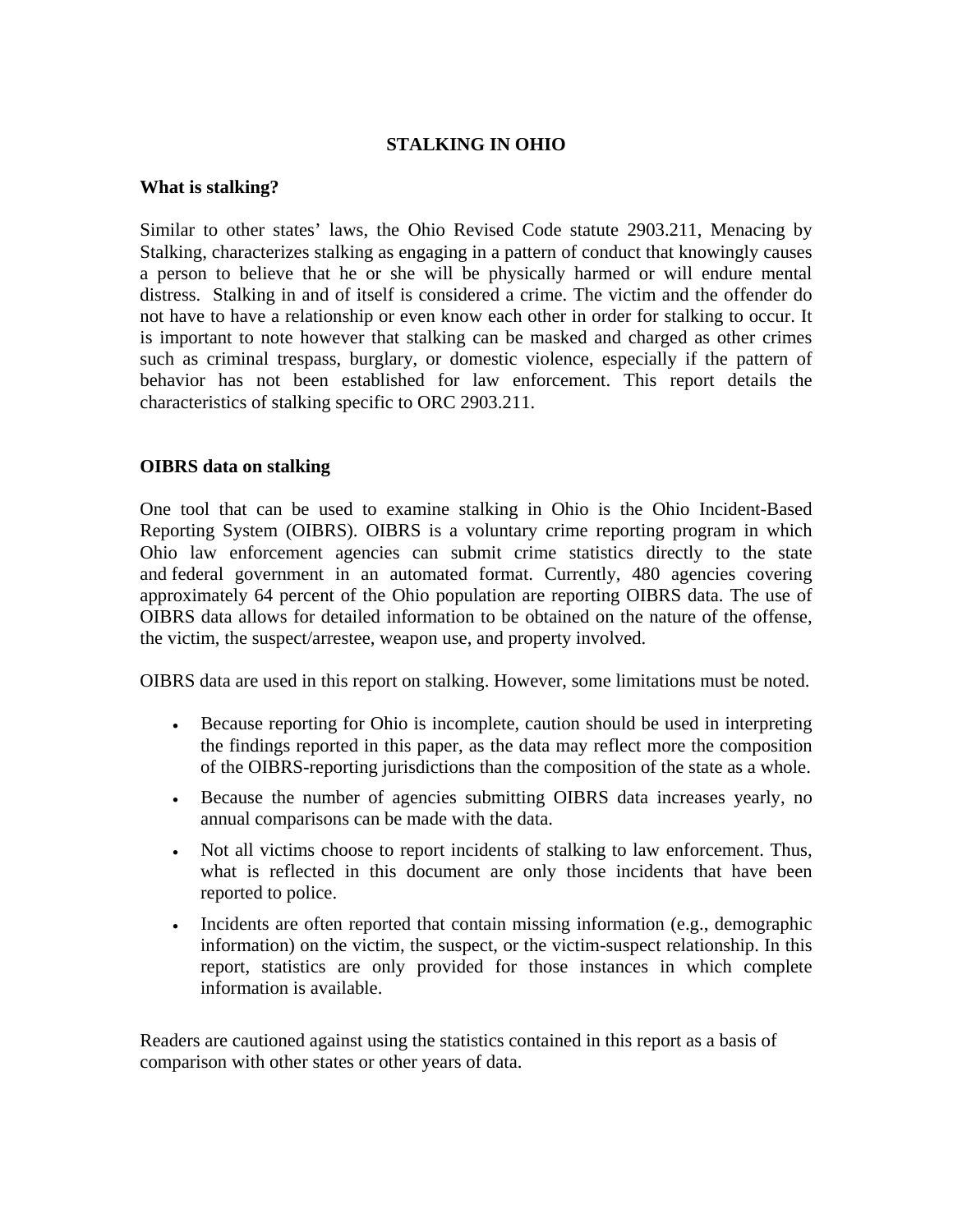# **Characteristics of stalking**

In 2007, Ohio OIBRS agencies reported 1,424 incidents of stalking. Stalking incidents in 2007 tended to be lower in the winter months, but not consistently so.



The majority of stalking incidents were reported as occurring at a person's residence; however, incidents were reported in numerous public areas as well. Stalking at schools and colleges made up 2.4 percent of all incidents.

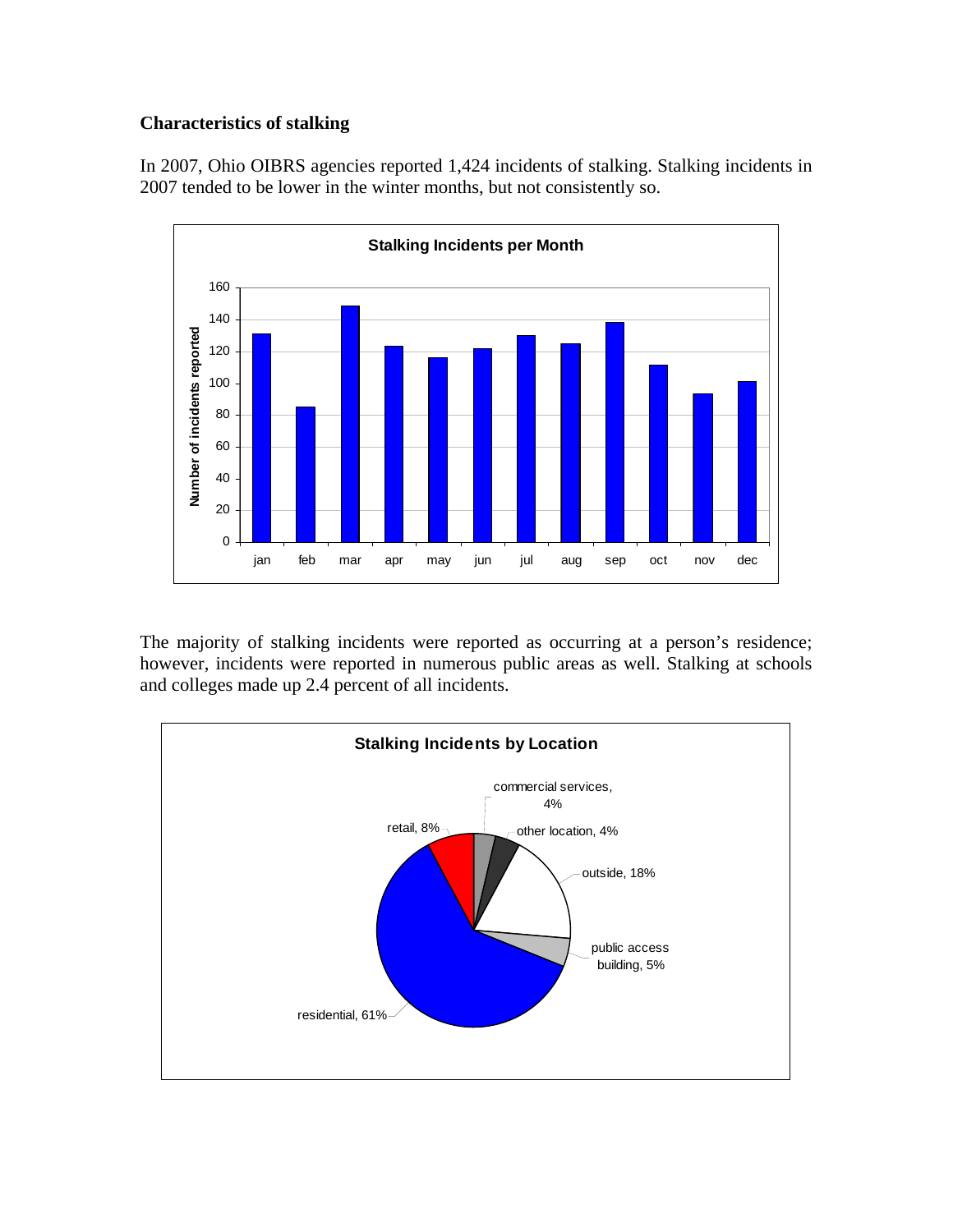Generally, stalkers did not use or display any sort of weapon. Seventy-nine percent of incidents included information on the use (or nonuse) of weapons. Of these incidents, 90 percent involved no weapon and eight percent reported the use of personal weapons (hands, fists, feet, etc.).

# **Characteristics of victims[1](#page-3-0)**

Over 90 percent of stalking incidents involved a single victim. Seventy-five percent of victims fall between the ages of 18 and 44.

| <b>Victim Age</b> | <b>Percent</b> |
|-------------------|----------------|
| 12 and under      | 1.9%           |
| $13 - 17$         | 7.3%           |
| 18-24             | 24.3%          |
| 25-34             | 30.4%          |
| 35-44             | 20.3%          |
| 45-54             | 11.1%          |
| 55-64             | 3.7%           |
| 65 and older      | 1.0%           |

Over 81 percent of victims were female. Three-fourths of victims were White, 24 percent were Black, and less than one percent fell in the 'Other' category. Similar breakdowns emerged when Black and White victims were compared within each age grouping.



<span id="page-3-0"></span> $1$ <sup>1</sup> The victim data are based on those victims for whom the information was provided or known. There were instances in which a victim's age, race, sex, and/or relationship data were not available.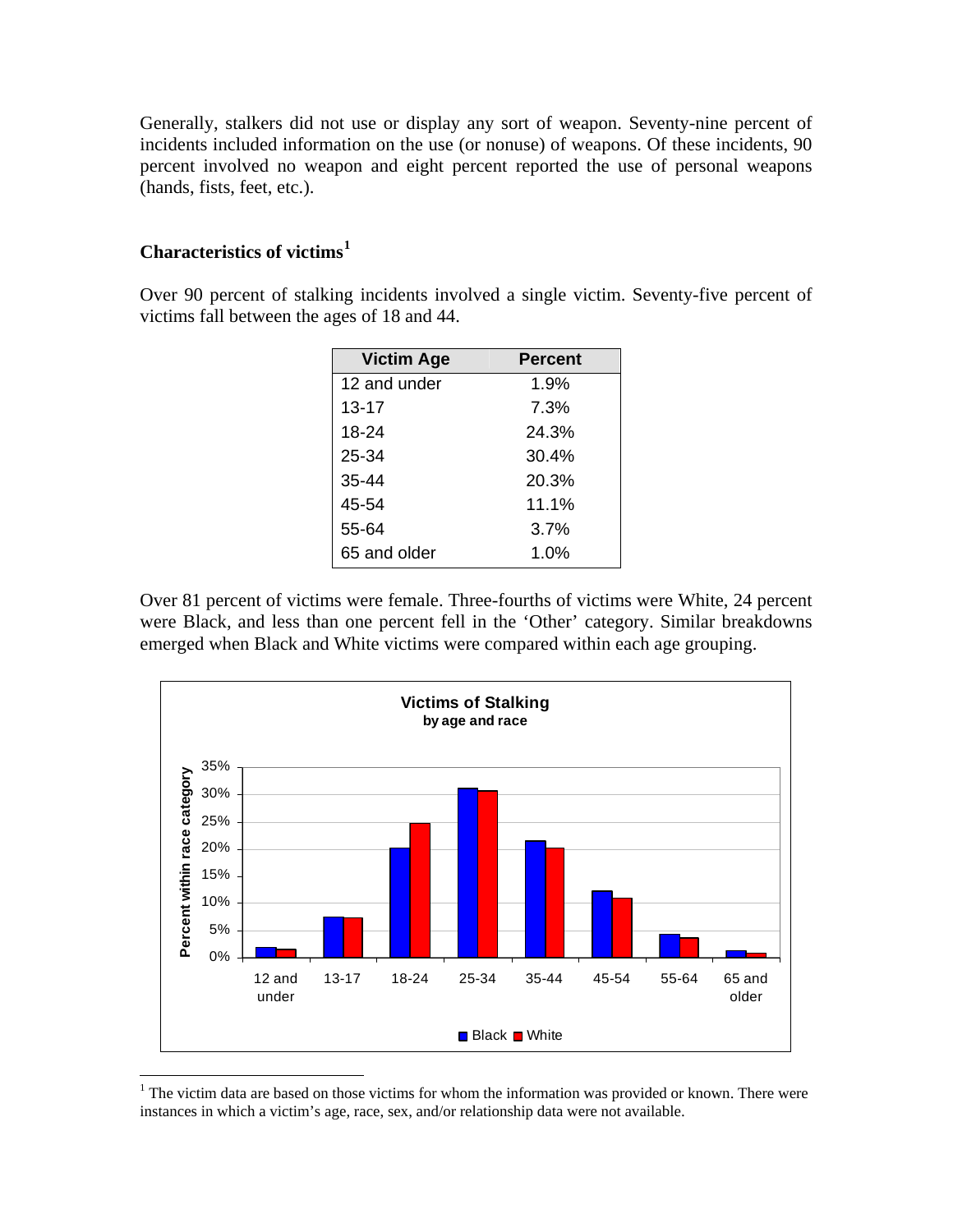Based on police reports, it is difficult to say with certainty how frequently victims incur physical injury by their stalker. More than 32 percent of victim reports had no information regarding injury (i.e., the question was left blank or was reported as unknown). Of the 68 percent for whom injury information was reported, over 99 percent fell under the category 'none' (i.e., no injury). The police report did not assess the extent to which emotional or psychological injury may have occurred.

#### **Suspect characteristics[2](#page-4-0)**

Of the suspects for whom demographic information is known, nearly 80 percent of stalkers were male. As with the victims, the majority of stalkers fell within the ages of 18 and 44. Between the ages of 13 and 34, however, the percentage of female stalking suspects was higher than the 20 percent average.

| <b>Suspect Age</b> | <b>Percent</b> |
|--------------------|----------------|
| 12 and under       | $0.8\%$        |
| $13 - 17$          | $4.1\%$        |
| 18-24              | 19.9%          |
| 25-34              | 26.7%          |
| $35 - 44$          | 22.8%          |
| 45-54              | 17.8%          |
| 55-64              | 5.4%           |
| 65 and older       | 2.5%           |

Nearly 70 percent of stalking suspects were White and 30 percent were Black.



<span id="page-4-0"></span> $2<sup>2</sup>$  The suspect data are based on those suspects for whom the information was provided or known. There were instances in which a suspect's age, race, sex, and/or relationship data were not available.